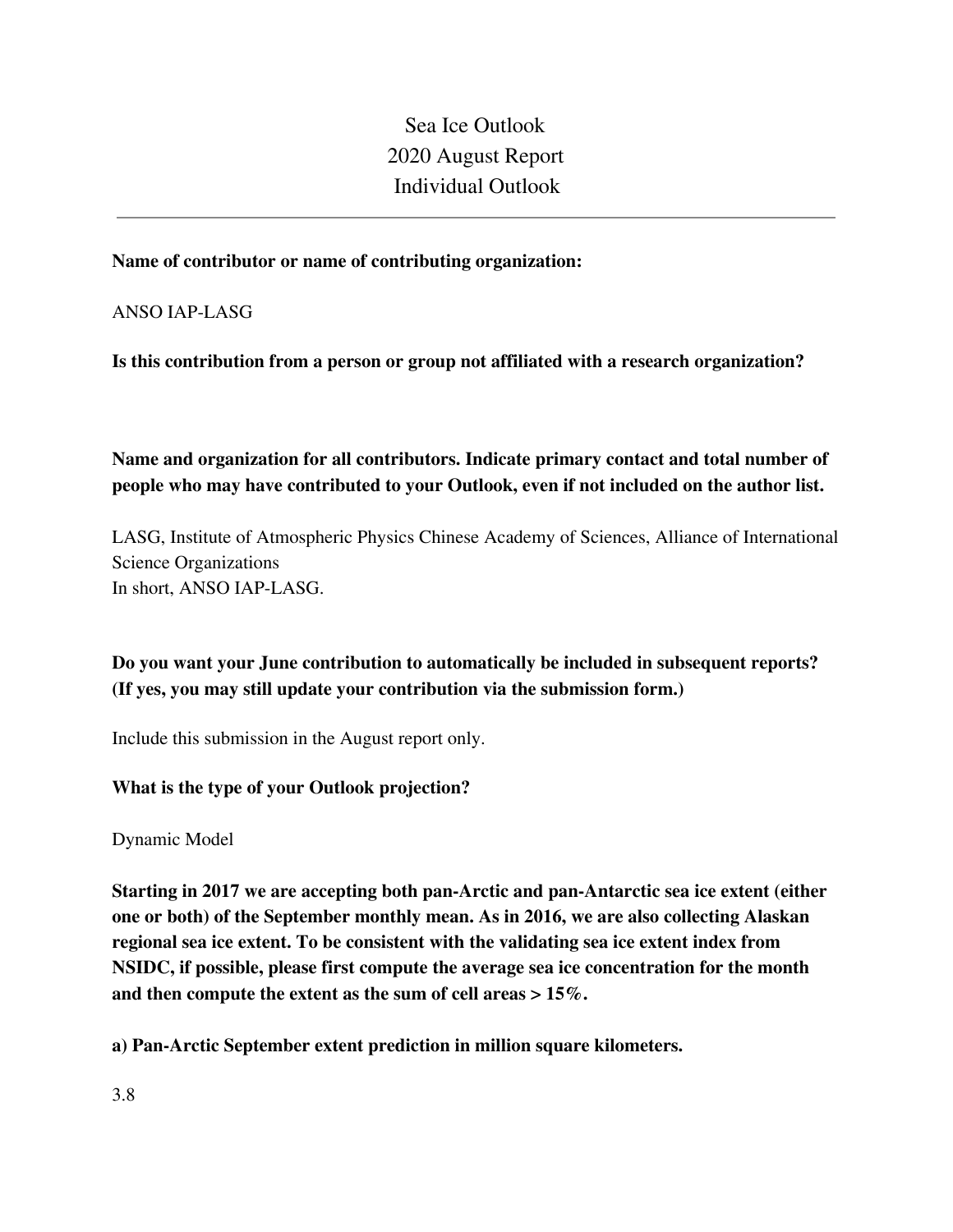**b) same as in (a) but for pan-Antarctic. If your method differs substantially from that for the Arctic, please enter it as a separate submission.**

**c) same as in (b) but for the Alaskan region. Please also tell us maximum possible extent if every ocean cell in your region were ice covered.**

**"Executive summary" of your Outlook contribution (using 300 words or less) describe how and why your contribution was formulated. To the extent possible, use non-technical language.**

The prediction for the sea ice outlook Aug 2020 was carried out on China  $\lceil C\ddot{U} \rceil$   $\dot{\bar{E}}$   $\lceil \cdot \rceil$  s Tianhe-2 supercomputer, with a dynamic model prediction system CAS FGOALS-f2 S2S V1.3 . The dynamic model prediction system, named FGOALS-f2 (ice-ocean-atmosphere-land model), provides a real-time predictions in the subseasonal-to-seasonal (S2S) timescales. FGOALS-f2 S2S system has been established in 2017 by R&D team of FGOALS-f2 from both LASG Institute of Atmospheric Physics Chinese Academy of Sciences and PAEKL Chengdu University of Information Technology. The FGOALS-f2 S2S prediction results are used in three major national operational prediction centers in China. Basing on the 4-month lead dynamic model prediction from Aug 11, 2020 the outlook predictions of Sea Ice Extent are 3.8 million square kilometers for pan-Arctic in September 2020.

### **Brief explanation of Outlook method (using 300 words or less).**

FGOALS-f2 S2S V1.3 is a global coupled dynamic prediction system. The initialization of this prediction system is based on a nudging scheme, which assimilates wind components (U and V), Temperature (T) in atmosphere and potential temperature in ocean from 1 Jan 1980 to 11 Aug 2020, and 48 ensemble members are generated by a time-lag method. The predictions are available here for 12 months.

### **Tell us the dataset used for your initial Sea Ice Concentration (SIC).**

None